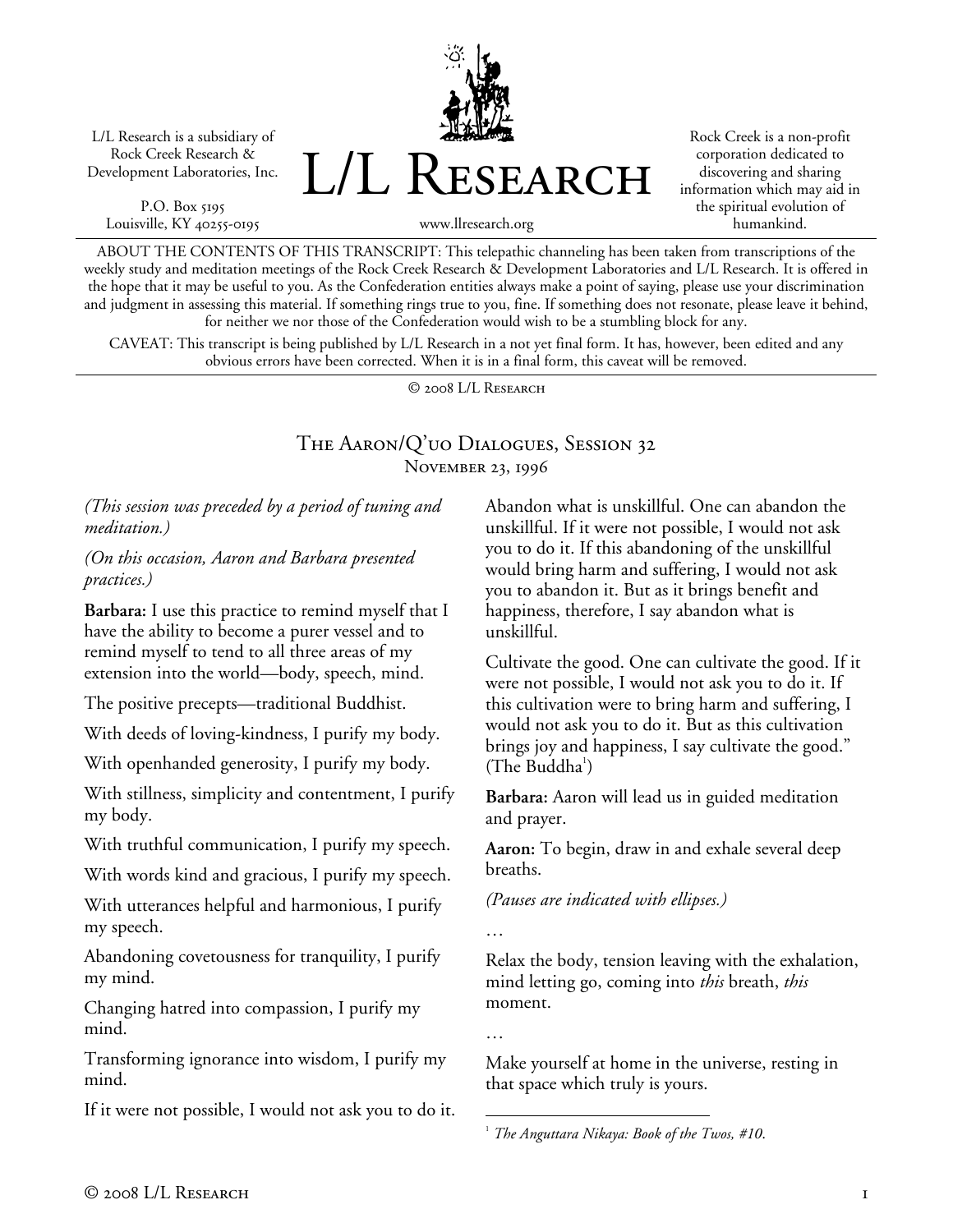…

Be present for this one eternal now.

…

Open totally.

…

…

If something hangs on or if there is aversion, it is okay; it will go on its own. Nothing to do but touch all arising lightly with choiceless awareness.

Opening into this precious moment, allow to arise in yourself the awareness of your connection with all that is—no longer your joy or your pain but *our* joy, *our* pain.

… Seeing the joy and pain of all beings, allow to arise in you the aspiration to serve all beings, to move beyond your own small fears and troubles; and instead, to use energy, courage and awareness to alleviate suffering throughout the world.

…

This statement of intention is important, bringing awareness from *my* suffering to *ours* and offering the self as instrument for the alleviation of suffering.

…

Rest in that intention for several minutes, allowing awareness to spread, moving beyond the small self.

…

As you expand outward and come to rest in the divine self, the eternal and pure awareness, feel the presence of the divine in all its aspects.

…

Rest in the nature of pure awareness, pure mind.

…

Allow yourself to rest in that space, feeling the energy which surrounds you.

…

Now the second step: to ask for help from all that surrounds you. Open to the spirit plane and to the divine in your own nature.

…

In your own words, ask for the ability to hear that wisdom and to share it for the alleviation of suffering of all beings.

…

…

Offer yourself as a receptive instrument, not for your own benefit only, but for all beings.

And rest in that space, open and attentive, heart unbounded, ready to listen with that loving heart.

…

Finally, offer thanks for whatever you will be given. Then sit for several minutes in silence.

…

**Aaron:** I am Aaron. My love to you all. Bring yourselves into your body. I request that you allow yourselves the experience of the inhale and the exhale—to come deeply into your body for this particular meditation. I would like you to feel that inhalation and exhalation in the belly. Breathe in … belly breath … feel the breath coming into the abdomen and then breathe out. Let the body be soft and open. Now, let attention move upwards from the body to the heart. This living heart is the core of your being. The brain is the servant. It is in the heart where the true Christ or Buddha self dwells.

The body may experience pain and react by distorting itself or contracting. The brain may experience fear or discomfort and turn to what it is good at, which is directing the show so as to protect the organism from that which it fears or finds discomforting. The heart can watch all of that movement and know that it is merely the superficial movement of waves on the surface and does not affect the true being.

It is in this heart that I invite you to rest. Whatever physical sensations may arise, you can attend to them skillfully, without fixation. Whatever thoughts or emotions may arise, you can attend to them skillfully, without fixation. From a loving heart, we offer the deepest affirmation of our being. Please join me silently in offering that affirmation if it feels appropriate to you:

Today may I offer my energy in a loving-kindness to all beings, including myself. If judgment, fear, greed, anger, or any such contracted emotion arises within me today, may I greet it with love and invite it into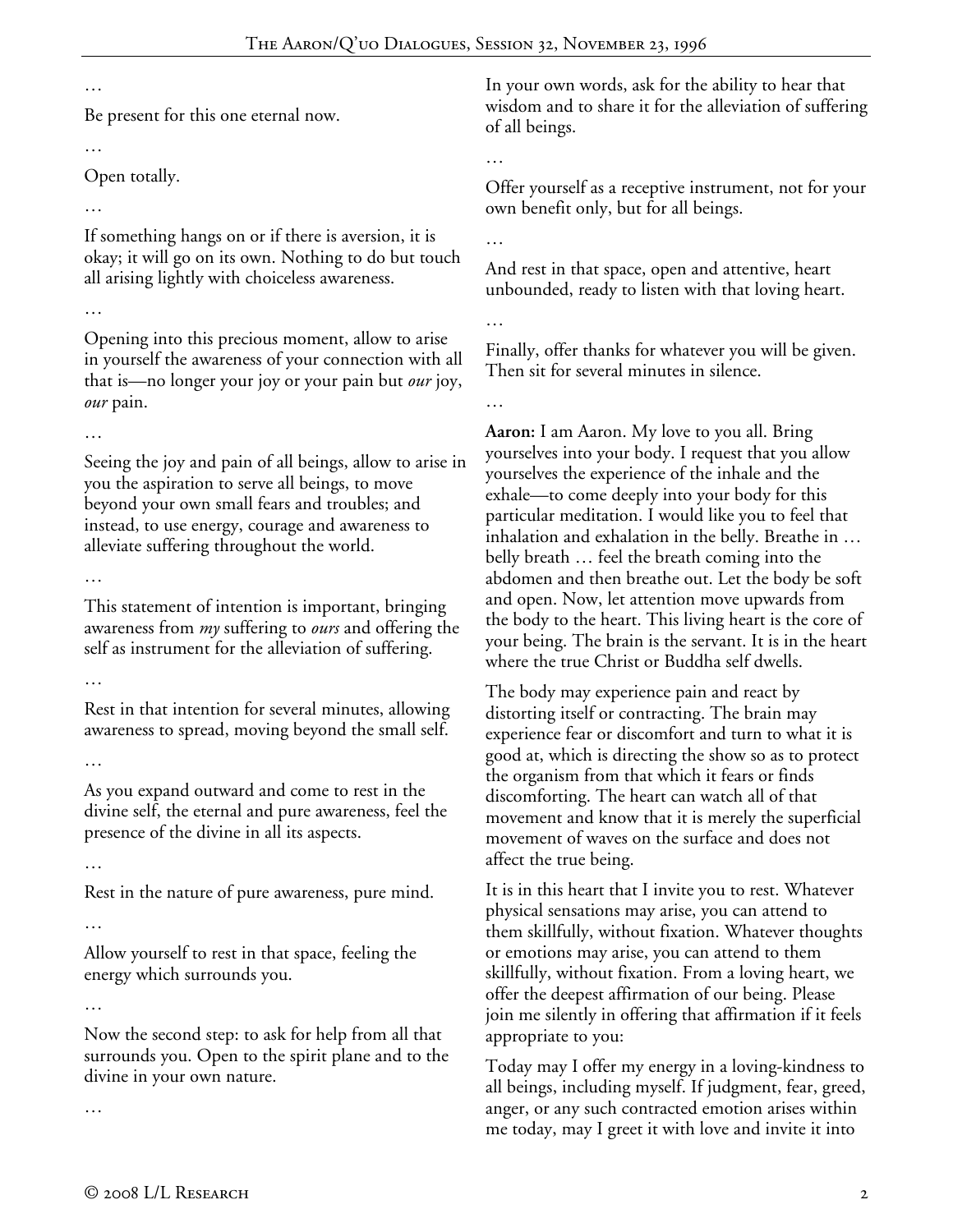the heart where kindness may soften and transform it. I offer myself fully as a servant of the light. To be a servant is not to be somebody but to be nobody. I simply offer my energy that the divine may make use of it in ways that the divine itself determines, not the ways which I determine. As much as possible, I offer my energy in that spirit and my whole being in service of God, of love, of light. I ask for whatever help may be offered to me by all loving beings on every plane to help me express and nurture this resolve. Through allowing myself to be an instrument of light, may I help to bring more light into the universe so that increasingly all beings everywhere may be free of suffering, may be happy, may find perfect peace.

**Barbara:** The last writing on the page is also from a traditional Buddhist prayer. Please read it with me if you would like:

"By the power and truth of this practice, may all beings have happiness and the cause of happiness, which is loving-kindness. May all be free from sorrow and the causes of sorrow, which are fear, hatred and delusion. May all never be separated from the sacred happiness, which is sorrowless. And may all live in equanimity, without too much attachment and too much aversion; and live, believing in the equality of all that lives."<sup>2</sup>

It is traditional in these teachings to offer outwards whatever merit comes from this work, not to take it for oneself, but to offer it back out to all beings. The offering reminds me of Jesus' words from the Bible, "not my will, but thine."<sup>3</sup>

May whatever merit comes from this practice go to the enlightenment of all beings. May it become a drop in the ocean of activity of all of the Great Ones and their tireless work for the liberation of all beings.

**Group discussion:** *(A question was formulated to address the concern that, while there may be no intention to harm, harm does sometimes occur: How do we work with this harm and with our own distortions so as more clearly to offer our energy with non-harm?)*

**Aaron:** I am Aaron. My love to you all. We are talking of how we serve others and of purification of the self to be offered in that service. I would toss a

question into your stew pot here. Some years ago C. and Barbara met with a man from their church. He was very negative and expressed tremendous fear. He was violating the spirit of the meeting by bringing his fear in and publicizing it out to the meeting, condemning and judging specific people vocally within the meeting.

The three of them spent a number of hours talking together about what he calls his righteous anger and need to denounce these others who had done him harm. The women were able to hear his pain. He was not really able to hear them and their suggestions that he bring love rather than hatred to these places of perceived harm.

One would have to say that this man was bringing in a very distorted channeling of his own negative bias. He was being a channel for fear and dissension. It caused much pain for many members of the church. C. and Barbara experienced his fear and negativity, not with pain or fear, but with a sense that they really could not speak to it. Yet this man opened so many doors for so many people through the catalyst he offered. Was he being a good channel or a bad channel? Was what he offered of harm or of benefit, or some of each? What does "good" mean? What does "bad" mean?

Clearly you do not intend to offer your energy with the intention of harm. And yet, even when there is no intention of harm, sometimes harm is what comes out. This man had no conscious intention of harm. He felt it a moral necessity to let people know that he felt they had harmed him, not to let them continue what he perceived as *their* distortion. That does not release him from responsibility for the great pain that he caused. But the negative bearing of his attack on others ultimately served as catalyst which brought much insight for many. So it needs to be understood that there are many factors which determine the labeling of "good" or "bad." That is all.

**Q'uo:** We are the principle known to you as Q'uo; and we greet each of you in love and in light, those lasting and active principles of the one Creator.

We come to you as brothers and sisters of sorrow, for we hear the call of your Earth. We hear and are pierced by your sorrow and distress; and we thank you always for this call, this willingness to work with the catalyst which comes to you, not cynically, but hopefully. The deepest sorrow and the greatest pain

l <sup>2</sup> *The Tibetan Book of Living and Dying*, Sogyal Rimpoche; Harper San Francisco, 1992.

<sup>3</sup> *Holy Bible*, Luke 22:42.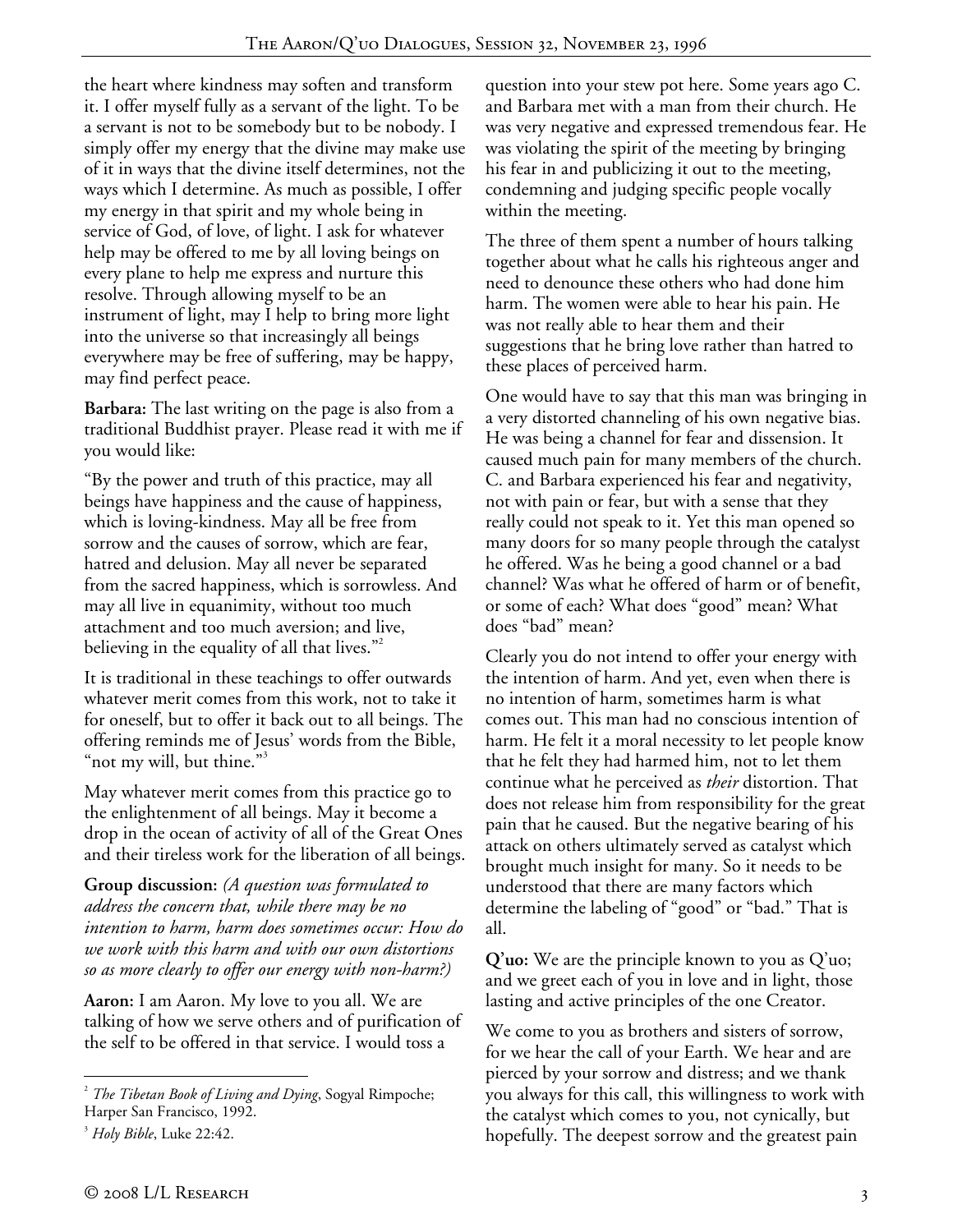are as fallow fields within which is sown the kingdom of love. There is the parable within the holy work known as the Bible, of the kingdom of love being one precious pearl buried in a field. The one who seeks the pearl sells all that he has and buys the field.<sup>4</sup>

We hope to help each of you relate to your humanity. But there are subtleties involved when the self-aware seeker turns within. The mind sees the self. It sees the self watching the self. It sees the self who is watching the self who is watching the self. When the self perceives negative emotion, it sees the self seeing negative emotion and the self seeing the self seeing negative emotion. This creates the crowded universe and does not enlarge mercy. And so, we would suggest that as you watch yourself, as you perceive dealing with seemingly negative catalyst, that you remain within that first selfawareness which observes—the observer in a court room typing out what is said and who is responsible only for getting the words set down aright. There is no judgment involved in reporting what occurs. Last evening the one known as Aaron and we worked with that crumpled piece of paper; and it is always helpful to remember that no matter what you are perceiving, it is still no more than a temporary chimera, a shadow flashing upon a sheet of paper whose other side remains completely clean and untouched.

In working to become better, may we suggest that what each is actually responsible for is becoming more oneself. The urge to be better is answered within your earth world by a list of preferred adjectives: worthy, generous, loving … You could think of desirable qualities for a good long time and create wonderful, inspiring lists of good qualities. However, you are an unique being. You are like the snowflake, that crystal that is quite obviously snow, yet whose kaleidoscopic patterns are unique. Only you in all of the created and uncreated universes is you. Therefore, we ask that you encourage within yourself the perceptive ear that notes those moments when you can feel yourself being who you feel you are.

Each of you within this circle has by seniority of vibration earned the opportunity to incarnate at this time. Each of you has two main goals: You wished to

move through the intense incarnative experience, repeating for yourself your lesson of loving, which you felt could use more polarity; and you wished for you, too, are brothers and sisters of sorrow—to lighten the planetary consciousness of this sphere you call Earth.

Your instrument is your self. Learning to play this instrument involves doing those practices, those scales if you will, which enable you to develop a sweet melody as you live your life. If you can see the flute or recorder or any reed instrument, perhaps you can see your energy centers as those buttons which you press to make your melody. Thusly, you wish in each case to clarify the energy that is there, to make it more itself, to make each energy true not another's truth, not a teacher's truth, but your unique note of sound. For example, let us take the note of any ray, say the yellow ray. Your hope is not to make brighter or larger that energy, but rather to find the truth, the balance that does exist. Once all the energies are played upon consciously, they begin to adjust and balance themselves.

We would at this time transfer the microphone to our beloved brother Aaron. We are those of Q'uo.

**Aaron:** I am Aaron. Q'uo's example of the melody of the flute brings to mind another image, which is that of a pure spring giving rise to a series of streams running in different directions, eventually drawing together again as they enter the sea itself. The water that enters each stream from the pool around the spring is absolutely pure.

Think of yourself as this streambed; this pure water flows through you. Some streambeds have accumulated a good deal of debris. The purity of the original water never changes. If you add something into that pure water and then lift it out, the water is unchanged. If silt falls to the bottom of the clean, rocky streambed, it will affect the water until the streambed is cleaned again. Then the water will once again be pure. Even if you add chemical pollutant into that water and then filter it out, you have the same pure water again. But for some periods of time it will be affected by the quality of the streambed or the additives.

As you experience that pure water moving through you, you bring different ingredients into it. Figuratively speaking, you bring chemical pollutants into the stream of Pure Awareness through fear, greed and anger. If you do not attend to the

 $\overline{a}$ <sup>4</sup> *Holy Bible*, Matthew 13:44 - 46.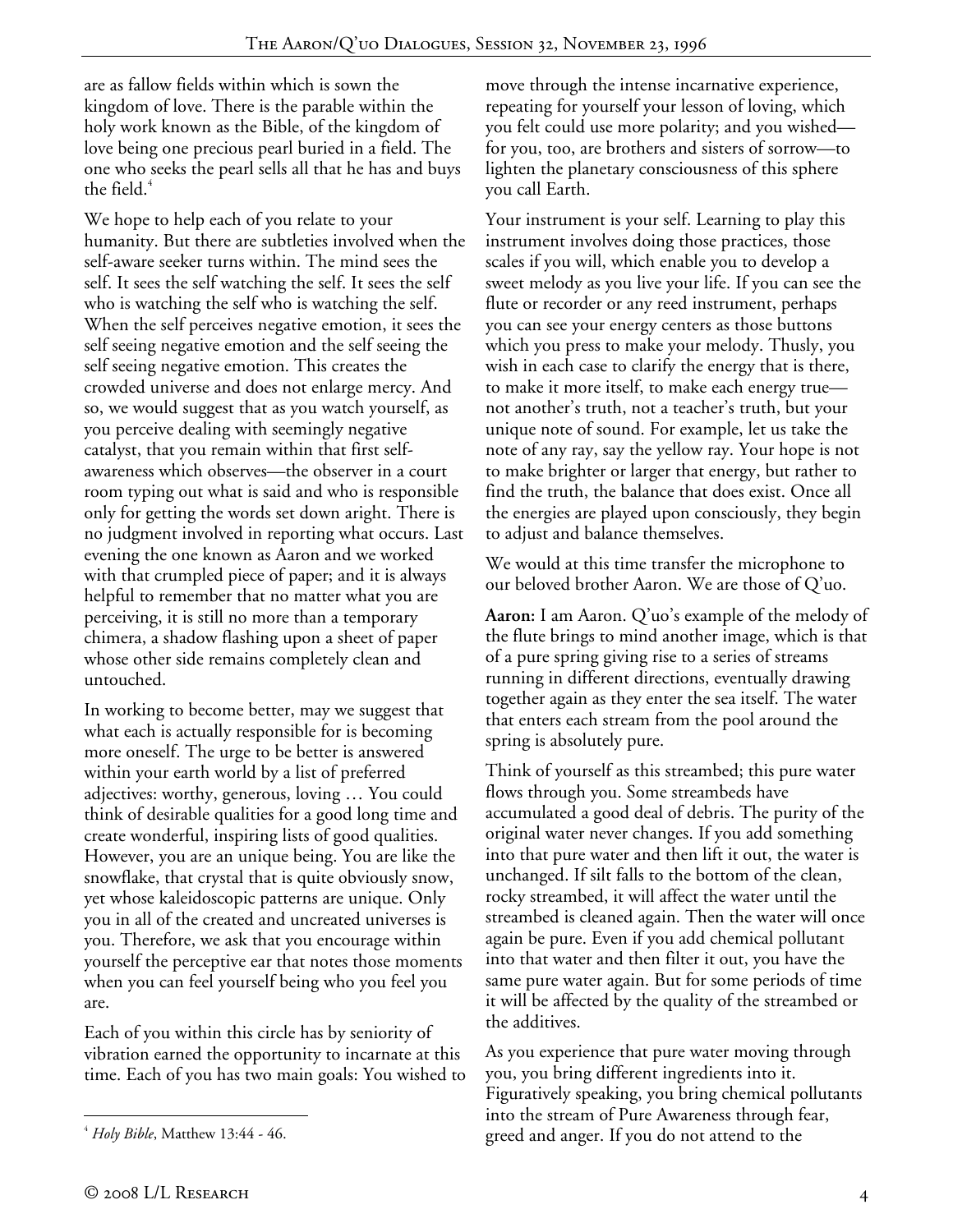pollutants, do not then filter them out, the person downstream who wishes a drink will receive water that is chemically impure. The pure water is there, but somebody has got to filter out the pollutants.

You have two areas of work, as I see it. One is consciously to deepen your intention to offer your energy with love. This means to pollute the water as little as possible or not at all. And second is to understand that because the human is what it is, it is going to pollute the water at times. Then you must be responsible for what you have created.

The problem is not that you occasionally pollute the water, but that when you do so, you then turn on yourself with shame and judgment instead of turning your energy to clarifying that which you have polluted. You let the pollution go past because you are so busy condemning yourself that the water became clouded in the first place.

My dear ones, if you were already perfect, if you did not occasionally offer your energy in distorted ways that give rise to cloudiness, you would not be here in incarnation. The more you can stay in each moment, noting the various contractions of mind and body which give rise to the distortion of fear which distortion tends to pour pollutants into the water—the less you actually have to pour those pollutants out into the stream of life.

By way of simple example, your intention is to offer your energy with kindness. Somebody who is feeling much fear and pain approaches you and belligerently attacks you with his words. When you notice your own arising defensiveness—arising of discomfort and desire to attack that which is the source of your discomfort—the more present you are with that arising in yourself, the less you have to act it out. Noting how much discomfort there is in the self, you might also note the discomfort in your assailant. Allow your heart to open in compassion to that assailant. Then you respond from the heart, responding to his pain instead of reacting only to his words.

This response may be the statement, "No, you cannot attack me like that." The *no* is offered from a place of love, not from a place of need to defend, not from a place of fear. There is no ego involved in that *no*. It is the kindest thing you can say at the moment for yourself and for the assailant, who is creating a great deal of negative karma for himself: "No, you

may not speak like that to me; and I will not stay here and hear it."

To be loving does not mean to be a doormat to negativity. It means to speak the truth from the heart. Step one, then, is to practice being present as much as is possible. Within that presence, you watch the conditioned arising of the body and mind and understand how you move into negative mind states which wish to cling or defend, and which thereby poison the situation.

A very useful practice is what I call "clear comprehension of purpose." This practice has several parts. I would speak here only of the beginnings of the practice. First is to understand your primary purpose. To defend yourself against that assailant is a purpose. It is not bad to wish to defend yourself. But there is a higher purpose, which is to create increasing harmony and understanding. Will you look at these two purposes and your choices of words or action that lie before you? Which choices are most suitable to the attainment of the highest purpose?

In this practice of clear comprehension in a given situation, we note our highest purpose and we ask, "Is this proposed speech or action suitable to that highest purpose?" If it is not suitable, and yet the intensity of the catalyst is such that you enact that unsuitable movement and offer outward whatever reactivity may have been called forth by the catalyst, then you will have a new catalyst and may again examine the highest purpose: Is it to save face and lay blame elsewhere or to accept responsibility for what you have wrought?

Let us return to our metaphor: The water is polluted; do you have the courage to be responsible for it? Your self-judgment, even your sense of shame, are not ways of being responsible. They are deterrents to responsibility. What are you going to do, sit there and condemn yourself while others drink your poisoned water? Or are you going to go and clean it up?

You clean it up in very simple ways. You observe the source of the pollutant and close it off. If the source is great anger, you close off the anger by opening your heart to it, making a bigger container for it within you so it does not need to pour out of you into the world.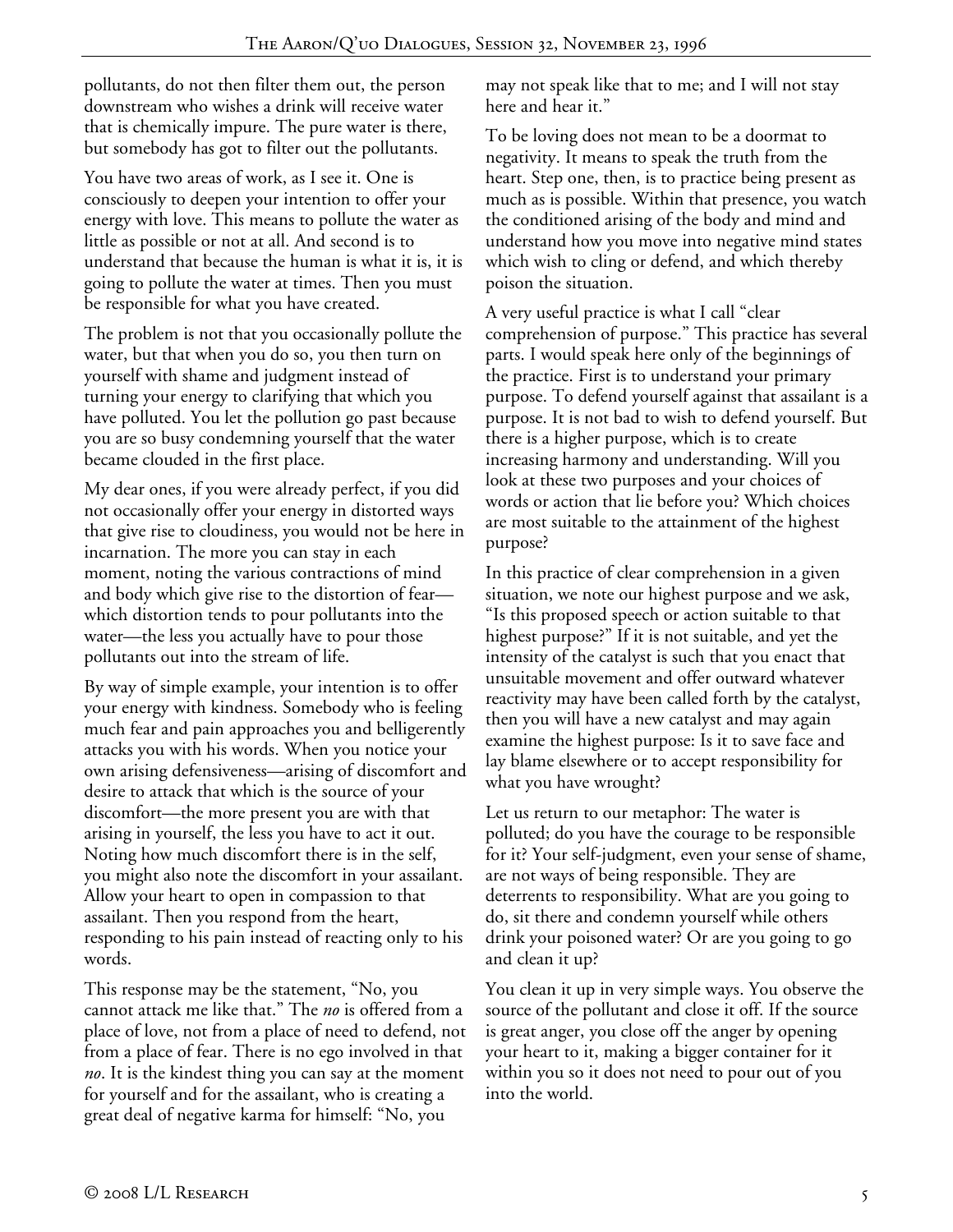Anger is not bad; anger is just energy. When there is a lot of it, it needs a big space. If the source of the pollutant is seen as pride or jealousy or greed, you attend to each of those in the same way. There are many specific practices that are available to help you create this bigger container. One of my favorite comes from the teacher Thich Nhat Hanh.<sup>5</sup> It is very simple: "Breathing in, I am aware of my anger; breathing out, I smile to my anger …" and again and again until you feel that space enlarging.

You must both acknowledge the heavy emotion and also offer a willingness to embrace it instead of attacking it, thereby to invite it into the everspacious heart. That is one way to become responsible for the pollutant that is already pouring out of you. The other is simply ask for forgiveness. You cannot ask for forgiveness while distortion is still pouring out. You have got to attend to it first, and then you mop up. Mop up by asking for forgiveness. If you are clinging to your shame and self-judgment, then those mind states are what need the bigger container. That is where the poison is coming from.

Remember that the pure spring is always there. Remember that in human form, you are never going to be a perfect channel for that pure spring. There is always going to be some distortion. Deep mindfulness will reduce that distortion; and a sense of loving responsibility will mop up and readjust the flow, will clean up whatever distortion has been created.

Do you think you teach more when what flows through you is absolutely pure? Would it just be possible that you teach more when what flows through you does become distorted, and then you very lovingly attend to that distortion, thus helping others also to learn that they do not need to be perfect—they need to be conscious, loving and responsible? Your distortion also offers a catalyst to others through which they are given opportunity to practice with their own fears and distortions. This learning is, after all, the primary motivation for incarnative experience. This is not justification for poisoning the waters; but when the entire movement is deeply considered, it may be better understood that as long as you are human, there will be spills,

and they are all part of the learning process of the incarnative experience.

I would ask the same question also in a different way: In which way do you learn more? What would self-perfection teach you? This is the old story. One does not need pain to learn; but pain says, "Pay attention," and that attention allows learning. The pain of your mistakes does not teach you, but it does catch your attention.

My friends, you do know all the levels on which you are working. You can never excuse great intentional harm to another by saying, "Well, it's their karma," or, "I'm working on a different level." When you are working to the best of your intention, noting the arising of fear within you and attending to that fear with skill, cleaning up after yourself for the bits of fear that have sent themselves out into the world, then you have got to have faith that, while some of this fear did escape and created a pollution, out of that situation can come some good because of the heart's great desire to offer its energy with love.

This highest intention to offer your energy for the good of all beings is of utmost importance. It is not up to you to determine how that good is going to come about, only to constantly ask yourself, "What is my highest purpose here?" and to work with clear comprehension of this purpose.

You know that the highest purpose is to offer the energy with love. Remember, you are in third density largely to learn faith and love. If you did not have this veil surrounding you so that you clearly understood exactly how different movements of energy through you became distorted, why they became distorted, and in what ways that distortion might actually be of service, you would be denied the opportunity to learn faith around these distortions. This is not to be taken as instruction to consciously perpetuate the distortions; but if they occur, both trust them and ask how you may purify them.

You wished for a clear-cut question and answer. There is no clear-cut answer, except for one: Pay attention and act with love. Be willing to be responsible and to learn. Do not be afraid; but if you are afraid, do not be afraid of your fear. Give that also a bigger container so it does not need to pollute the water. Where it has polluted the water, clean it up.

 $\overline{a}$ <sup>5</sup> Reference is pending.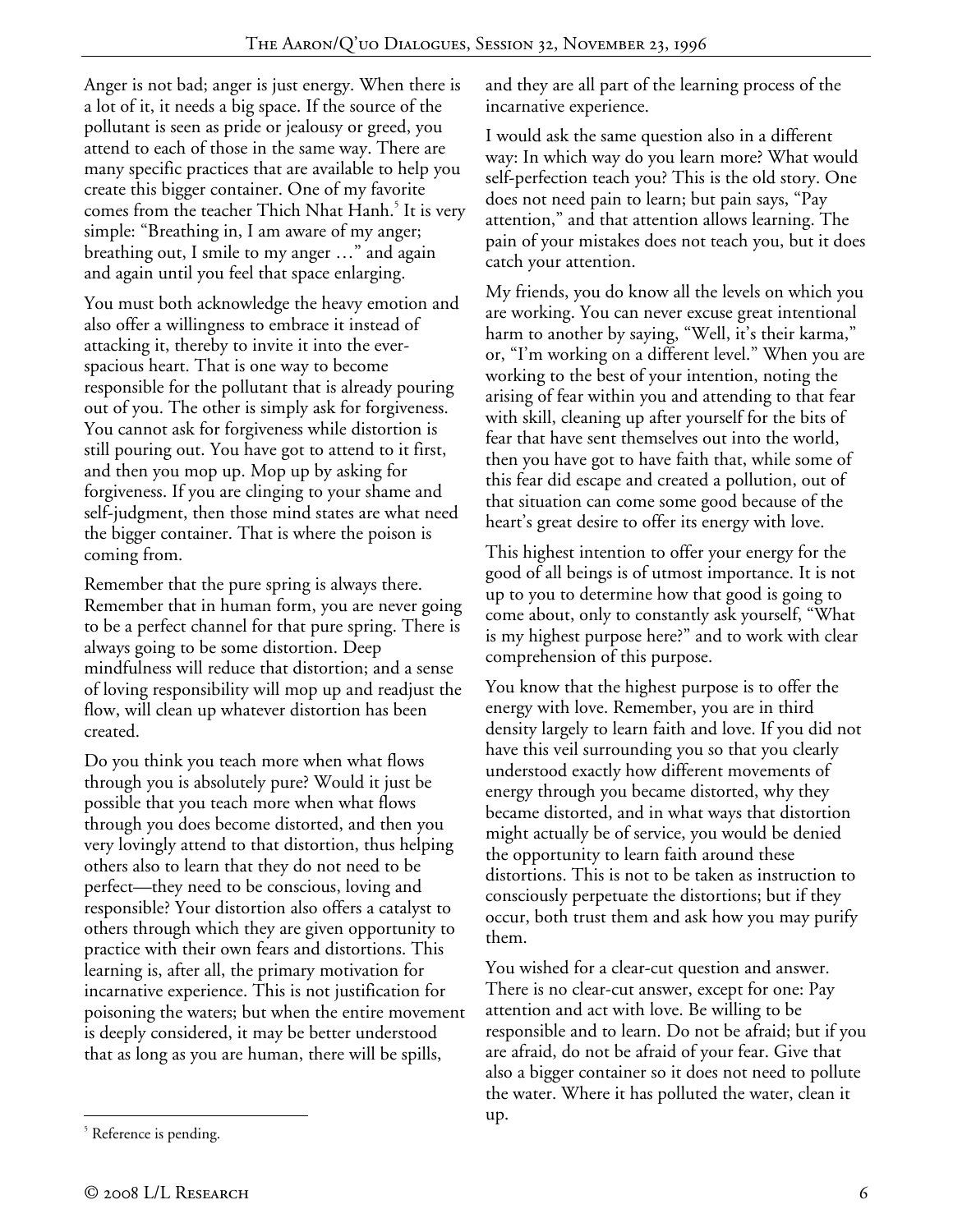Whatever flows through you when your primary intention is to offer your whole being in loving service to all beings, the divine will take and use for holy purpose. It is that in which you need to have faith. Let the loving heart offer its intention for service. Act, speak and think based on this intention and with awareness, and offer that which is prompted by fear and the notion of separate self to the divine. Trust the divine plan for even your fear.

I would turn the microphone over to my brother/sister/friend of Q'uo. I pause.

**Q'uo:** We are with this instrument. We are those of Q'uo.

The loving energy that is you is impossible to dissect. It has an integrity unique to your system. Often seekers target one or another aspect or energy center for renovation, and feel that this energy needs to be improved, cleansed, or altered. This is a less skillful model than that approach to improving the instrument which sees as its first goal the balance of the instrument as an whole. Some entities have little strengths compared to others, yet because they have somehow found the balance within and have harmonized that scale of being, that melody arrests the listening ear with delight. To have a more powerful indigo ray, for instance, has less virtue than to have an indigo ray which is euphonious and promotes travel between it and the other energy nexi.

In working with the self in this regard, we find it helpful to ask that which the one known as Ra first offered to this instrument: "Where is the love in this moment?" By turning to this universal question, by asking, by desiring that quality, that question, you open doors within your deeper Self—that self which abides in the awareness you do not have access to in your conscious mind. This deeper Self knows where the love is. Therefore, by asking that question and then by abiding in faith with patience and an inner knowing, that which is sought shall come to you. The thousand and one specific details of everyday occurrences are taken from that world of manifestation and handed up as a noble and holy offering to the Creator: "Here is my confusion; here is my pain; here are all my emotions; here is my confusion; here is my mental anguish." And that great Being which lies within embraces the self, the concern, the anguish of unknowing, and responds in silence with love.

Within the moment of asking lies the perfect and balanced response. The skill of the seeker is to trust that process and to keep the mind upon the question, "Where is the love?" and to keep the mind upon the moment wherein the question is asked. If you can come to the present moment and know it, you have entered eternity. If, when you come to that present moment, your question is, "Where is the love?"—in that moment you have entered love. The concern about articulating and beautifying or crystallizing the energies can then be set aside, for in the moment-by-moment-by-moment succession that the illusion of time offers, your instrument shall be aided; and rehearsal always helps. Each moment is another rehearsal. The whole of your life removed from the illusion of space and time is a song. You can no more know the song than know your life. You are in the middle of creating a life which is a gift to the one infinite Creator.

The way the question is asked is far more important than what is asked, for the attitude that asks the question is that point of view which will limit the answer. Thusly, abide in love and look in all things for love—even with rage, with fury, with the strongest and heaviest of emotions. There is at the heart of that emotion a purity and an essence, a color; and there is the same beauty in those dark colors as there is in those dark colors that create variety and depth in a tapestry. All things you experience are as these threads going into the tapestry of your life. To identify this or that thread, then, is to lose sight of the picture, the whole of your tapestry.

At this time, we give our farewell to you for now, unless there be queries after the one known as Aaron has completed the material that he wishes to share at this session. As always, we ask that you hear us with discrimination. Thank you beyond our ability to express through this instrument for this wonderful chance to share love with love. We leave you in that love which is all that there is and that light which manifests in all this world of duality. We are those of Q'uo.

**Aaron:** I am Aaron. I would like to share one thought with you and then ask for your specific questions. Last night we spoke of the wrinkled sheet of paper, of the relative reality that the wrinkles existed and the ultimate reality of the ever-perfect sheet. We suggested that both realities are true and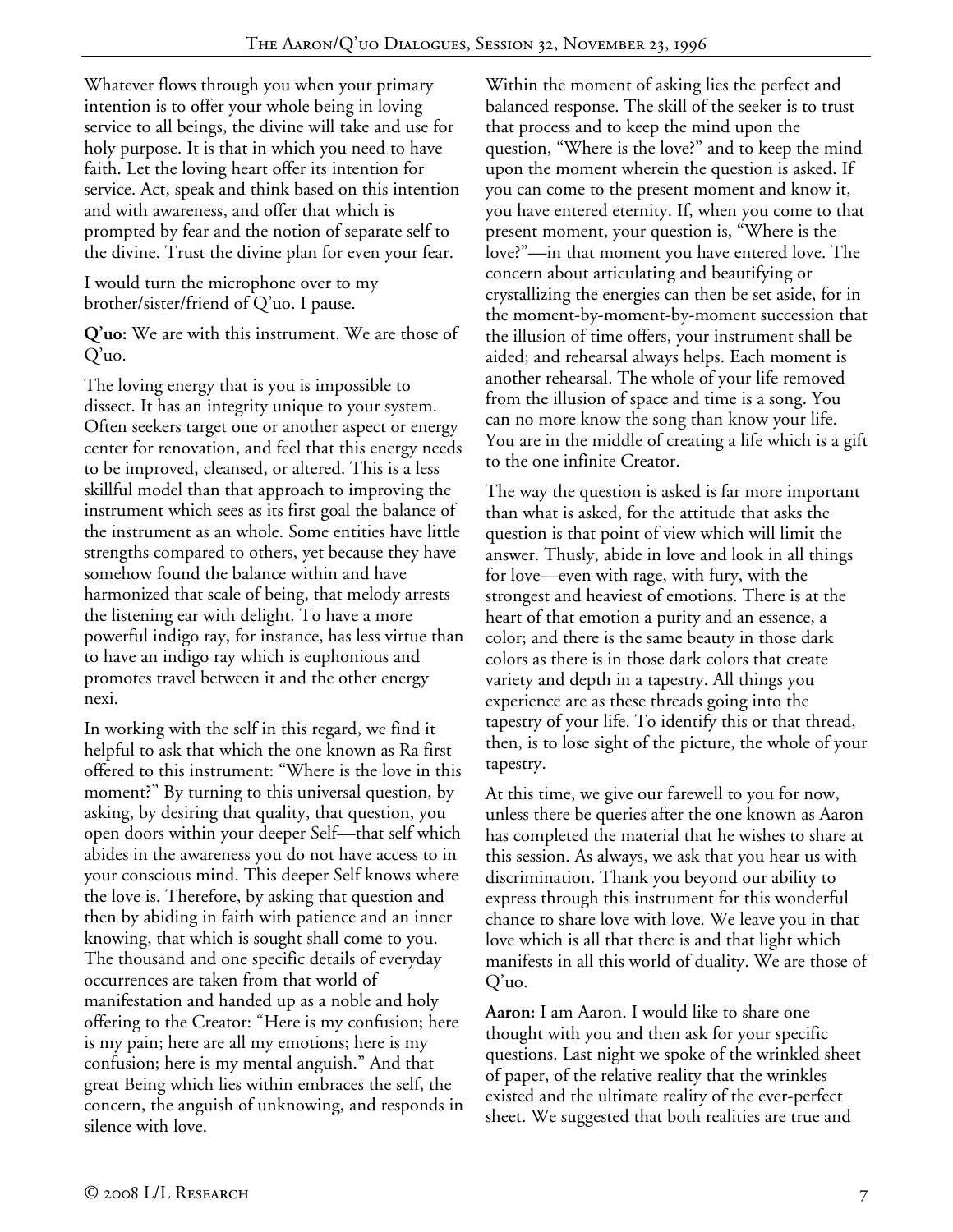that it is useful to stay balanced between the two. When you are working with the wrinkles, with the so-called negative distortion of your being, are you any less perfect? Are you any less whole?

Most of you relate to yourselves as broken. When you ask, as Q'uo suggested, "Where is love to be found?" can you see that the love is to be found in both the idea of brokenness and in wholeness? The love is always there in the wholeness—that is easy to see. The sense of brokenness is catalyst which sets you looking for the love. Therefore, the love must also be in that sense of brokenness. The love is in the inspiration which inspires you to seek the love, and that inspiration is often the negative and painful distortion. Nothing is dual here. Within the shadow is found the sunshine!

When you begin to experience with more clarity that love is in everything—not just in the ultimate perfection of you but in every expression of that perfection—then you do not need to worry so much over distortions nor to enhance judgment and shame about them, but simply to attend to them. Recognize, "This distortion does not separate me from wholeness, nor from the divine. It is simply a distorted expression of that wholeness."

When you work conscientiously in this way, instead of each distorted expression becoming something that grabs at your energy so you must frantically go and fix it, each distorted expression just becomes a reminder to ask, as Q'uo suggested, "Where is the love? Where is God in this fear, in this anger, in this judgment? Can I find God right here?" If you look, you will find you can.

When the expression is distorted and causes discomfort to self or to another self, it must be attended; but regardless of its effect, it is still expression of the divine. I would ask you to visualize a crystal. If you hold it up to the sun, the sun plays through the crystal and creates a rainbow of light. That rainbow is direct expression of the sun. When you look at that rainbow of light, can you see that the sun is there? If the light is shining in somebody's eyes so that they are uncomfortable, then you must attend to the crystal; but there is no good or bad to it, just sun and its various expressions.

Using a different metaphor, when you sit in the sun and feel its heat on your back, that is a direct experience of the sun. It is of a different intensity than if you could fly up into the heart of that sun,

but still it is the sun. Sometimes the heat on the back feels warm and gentle. Sometimes it may burn. We do not say that only the pleasant experience of the sun is the sun. Every experience of the sun is the sun.

When you ask, "Where is love to be found?" especially when involved in a painful experience, it is a way of reminding yourself, "Even right here is God." With that reminder, your energy field opens. When you are closed and defended it is very difficult to learn. When you remind yourself, "This is okay; it's workable. And the divine is present even in this," you allow that opening of the self which is willing to be present with the experience with all its discomforts. Then love announces itself.

Here is where you become increasingly willing to offer that which has arisen, to let it be and allow the divine to use it as it will. To offer it does not mean to get rid of it. It does not mean to say, "This one is bad, God, please take it"; rather, it is a statement, "I haven't the faintest idea what's going on here, but my deepest intention is to use all of this turmoil and confusion and everything that is coming through me as a way of offering service to all beings, for the good of all beings." You can say to yourself, "I don't know how to transform this mess. I don't know what to do with it. All I can do is offer love." It is this way that you offer it.

There is a discarnate energy which is a guru to this instrument. He comes into her experience on occasion. During this summer she was on an extended meditation retreat and experienced the presence of this one. In offering her instruction, he offered the suggestion, "Let go of everything; give everything away." At first she misunderstood: "Am I to give away my house, my car? What does he ask of me?"

Through the following months she moved to a deeper understanding of what "give it all away" means. Are you identified with your fear, with your unworthiness, with your shame, with your judgments? Give away the identity with it. You may say you *want* to be rid of it, that it is very painful and unpleasant—fine; but nevertheless, you are invested in being that person who is fearful or is selfjudgmental and who is going to be the one who improves. There is so much "somebody" in these notions. Be nobody; give it all away.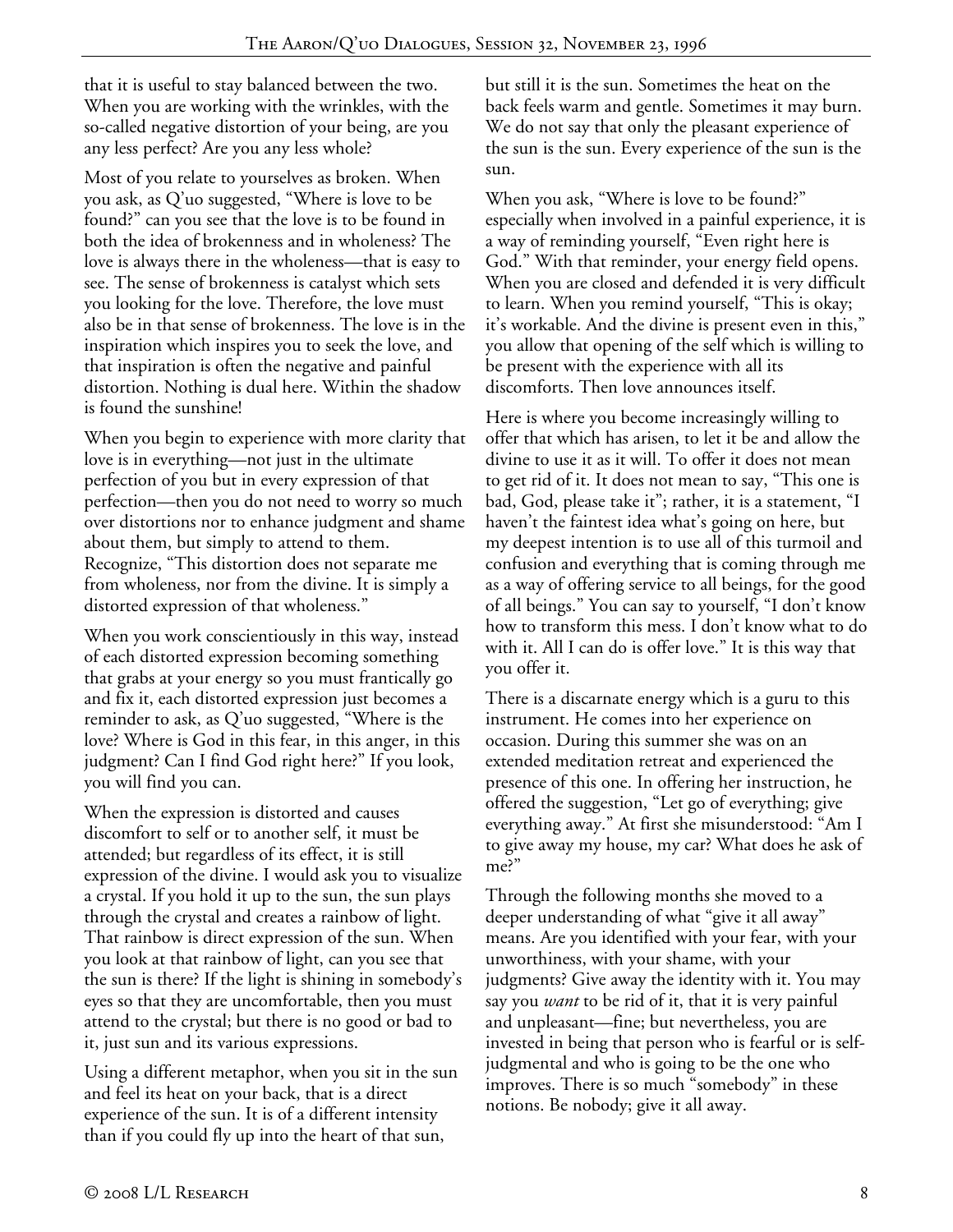Within this rising intention to allow whatever comes into your experience and offer to God—not to hold on to any of it—lies the ultimate path to service, because with that offering "somebody" disappears and "nobody" remains. In more precise terms, that which is contracted can stay contracted or can open itself. This process means not making anything special happen, just allowing an open heart which watches it all moving through and continually offers whatever moves through with a trust that the divine will make good use of it.

I would ask of you during your afternoon and evening to watch closely something which arises in your experience. In very simple physical terms, if there is a loud noise, such as a shout, *"Hey!"* do you feel your body energy contract around that noise? Fear and the energy of fear contract. There is nothing bad or good about the contraction; it is simply a knee-jerk kind of reaction of the body. You may feel the reverberations of that contraction for a bit, and then eventually it will dissolve again. If, instead of a physical noise like a shout, what you experience is an energy catalyst such as somebody else's sorrow or anger, there will also be response. You have emotional nerve endings as well as physical nerve endings. Your energy field will contract.

What if, instead of one shout, there was an ongoing unpleasant noise and growing discomfort with that noise? The contraction changes from contraction as reaction to pure hearing, to a contraction around the feeling of strong aversion to what is being heard. That pure sense awareness, hearing, is not the aversion to hearing. The relationship to the hearing is not the hearing itself. In hearing there is just hearing.

Each mind or body experience will have its own energy movements. Can you feel the difference as I demonstrate it here, how in that one shout, *"Hey!"*  there is that momentary contraction, which then may continue with some reverberations and then release? It may have been unpleasant, but it is passed; there is nothing holding it. When it continues, then fear may arise: "How am I going to get rid of this?" Then there is a contraction around the contraction, a secondary contraction. Or perhaps there is contraction and then judgment around the contraction, a different sort of secondary contraction.

What I would ask you to do is to deeply observe the movements. Note the physical or mental catalyst, the physical object contacting the physical sense or the thought touching the mind. Note that there is a contraction carried in the body when this occurs. The contraction in itself is just a contraction. There is no adhering karma in it. There is nothing that needs to be done with it other than to relax and observe it, just to know that it is present. Smile to it! If it is a difficult experience, do as Q'uo suggested: Ask, "Where is the love?" with a truly open heart and mind.

If there is some relationship with the contact and the resultant contraction, note that as a new contact. For example: Judgment or aversion, each, is a thought; they have touched the sense base of the mind. With that thought there will again be a first contraction, just the wind rippling the water, so to speak. Again, note it as contraction. Is there anything which follows?

It is not the experience of hearing, seeing, touching, knowing and so forth that pulls you out of center and into a place of self where adhering karma is created, nor is it the contraction around that touch. It is your relationship to that contraction. It is this truth that I would ask you to observe for yourselves this afternoon and evening.

My deepest thanks to you for allowing me to share these thoughts with you, and for your willingness to attend to your experience and do this deep work. That is all.

**Questioner:** Q'uo spoke about energy entering the being from below, through the feet, and from above, and that there was a meeting place for these energies that is somewhat dependent on the allowing of energy through the lower centers. Could Q'uo speak about what this meeting place is; and is this a place where energy entering into the illusion enters in a different way than the light issuing from the other energy centers?

**Q'uo:** We are those of Q'uo, and believe we grasp your query.

The meeting place of the upward spiraling light and the instreaming inspiration has been known within your cultures as the kundalini; and the ability of the self to become transparent to whatever distortions exist within the energy centers leads to an increased ability to experience a freely flowing upward motion